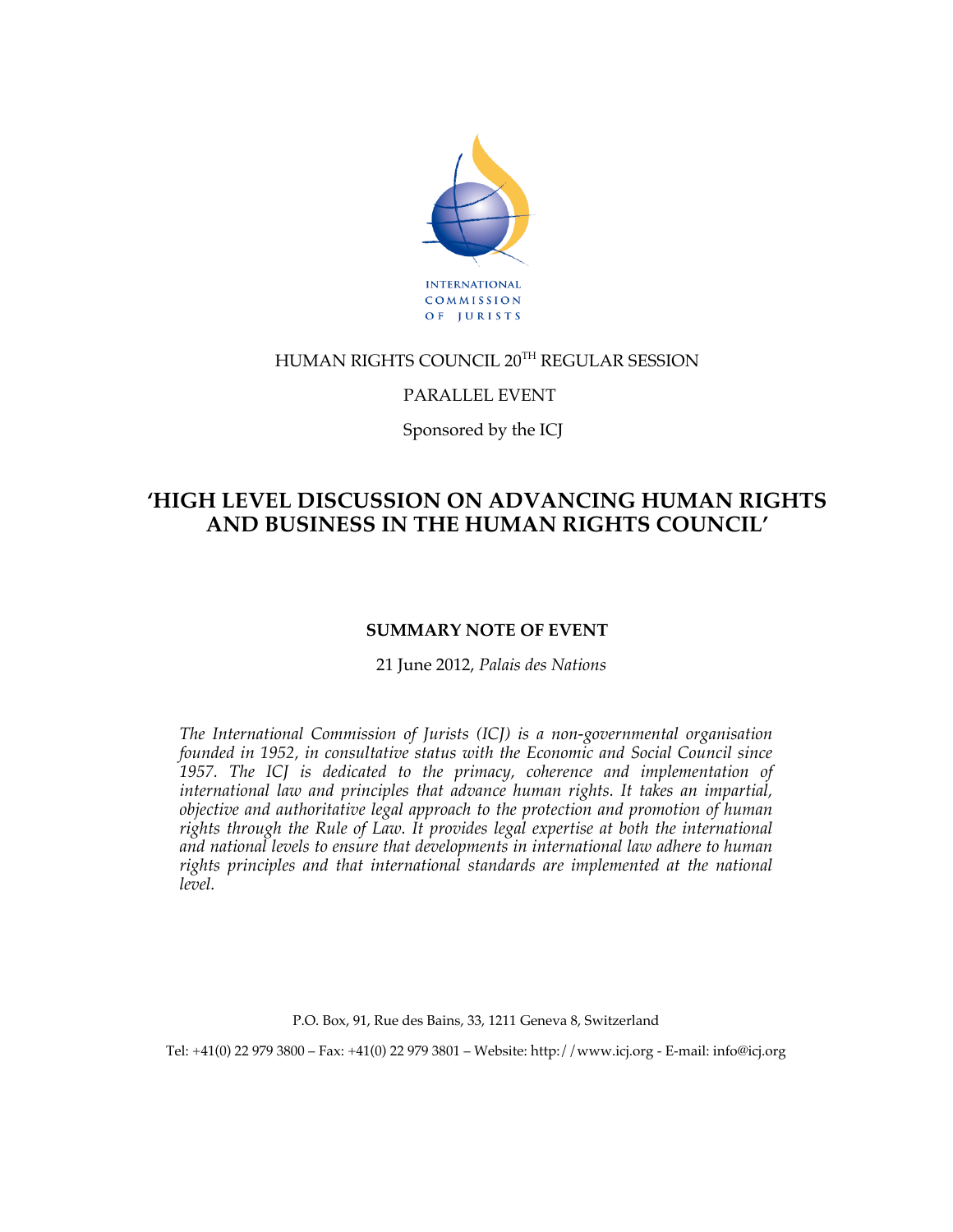#### **'High Level Discussion on advancing Business and Human Rights in the Human Rights Council'.**

On the 21st June 2012, the ICJ held a parallel event to the 20th Regular Session of the Human Rights Council entitled 'High Level Discussion on advancing Business and Human Rights in the Human Rights Council'. The panel was moderated by Professor Marco Sassoli<sup>1</sup> and included Professor Andrew Clapham<sup>2</sup>, Dr. Michael Addo<sup>3</sup>, Ms Harriet Berg<sup>4</sup> and Ms Rachel Groux-Nurnberg,<sup>5</sup> as speakers. The event was convened in order to provide delegations and civil society with a forum to explore ways for further enhancing international standards within the Human Rights Council on the issue of businesses' human rights responsibilities. Over 50 participants, including representatives from affected communities, civil society, international organisations and members of the diplomatic community in Geneva attended.

Senior Legal Adviser to the ICJ on business and human rights, **Carlos Lopez**, opened the event recalling the objective of the meeting, which was the exploration of needs and options for an international legal instrument in the area of businesses' human rights responsibilities. He referred to the UN Guiding Principles on Business and Human Rights<sup>6</sup> (GPs) as valuable but referred to the need for the further development of standards in this area. He encouraged participants to explore options for the future with an open mind and stated that the Human Rights Council Resolution adopting the  $GPs<sup>7</sup>$  speaks clearly in this regard.

**Professor Marco Sassoli** acted as moderator. He introduced the topic by stating that the GPs represented progress and there had been a wide uptake on a normative level. However, paper is not enough and their actual implementation is necessary, though difficult. In terms of future progress, States must remain responsible under international law but States are no longer the only actors on the international stage and it is only logical that non-state actors must be engaged. He recognized that there is a risk in this regard that the responsibility of States will be diluted. He advised that businesses must be engaged or the rules will not work. He stated that the international reality is that softer instruments do not mean less and posed two questions. First, do we need the further development of international standards and, second, should the main legislators at the international level go into more detail in regards to specific human rights problems?

**Professor Andrew Clapham** addressed two issues. The first was whether or not a corporation can violate international law. The second was the development of an international Code of Conduct for Private Military Security Companies (PMSCs).

Addressing the first issue, Professor Clapham referred to the US Supreme Court case of *Kiobel and Others v. Royal Dutch Petroleum Co,* (*Shell*), due for a second oral hearing in October 2012. A key issue in this case is whether a corporation can violate international law. During its first oral hearing, the respondents stated that the GPs and the work of former UN Special Rapporteur on Business and

 $\overline{a}$ 

<sup>&</sup>lt;sup>1</sup> Director of the Department of International Law and International Organisations at the University of Geneva.

<sup>&</sup>lt;sup>2</sup> Director of the Geneva Academy of International Humanitarian Law and Human Rights, Geneva.

<sup>&</sup>lt;sup>3</sup> Member of the UN Working Group on the issue of human rights and transnational corporations and other enterprises, and Senior Lecturer in Law at the University of Exeter.

<sup>4</sup> Minister Counselor at the Permanent Mission of Norway to the United Nations, Geneva.

<sup>&</sup>lt;sup>5</sup> Vice President, Corporate Responsibility and HSE, Statkraft AS, Oslo, Norway.

<sup>6</sup> Un Doc A/HRC/17/31. See http://www.business-humanrights.org/media/documents/ruggie/ruggie-guiding-principles-21-mar-2011.pdf

<sup>7</sup> UN Doc A/HRC/RES/17/4 (2011). See http://www.ohchr.org/EN/Issues/Business/Pages/ResolutionsDecisions.aspx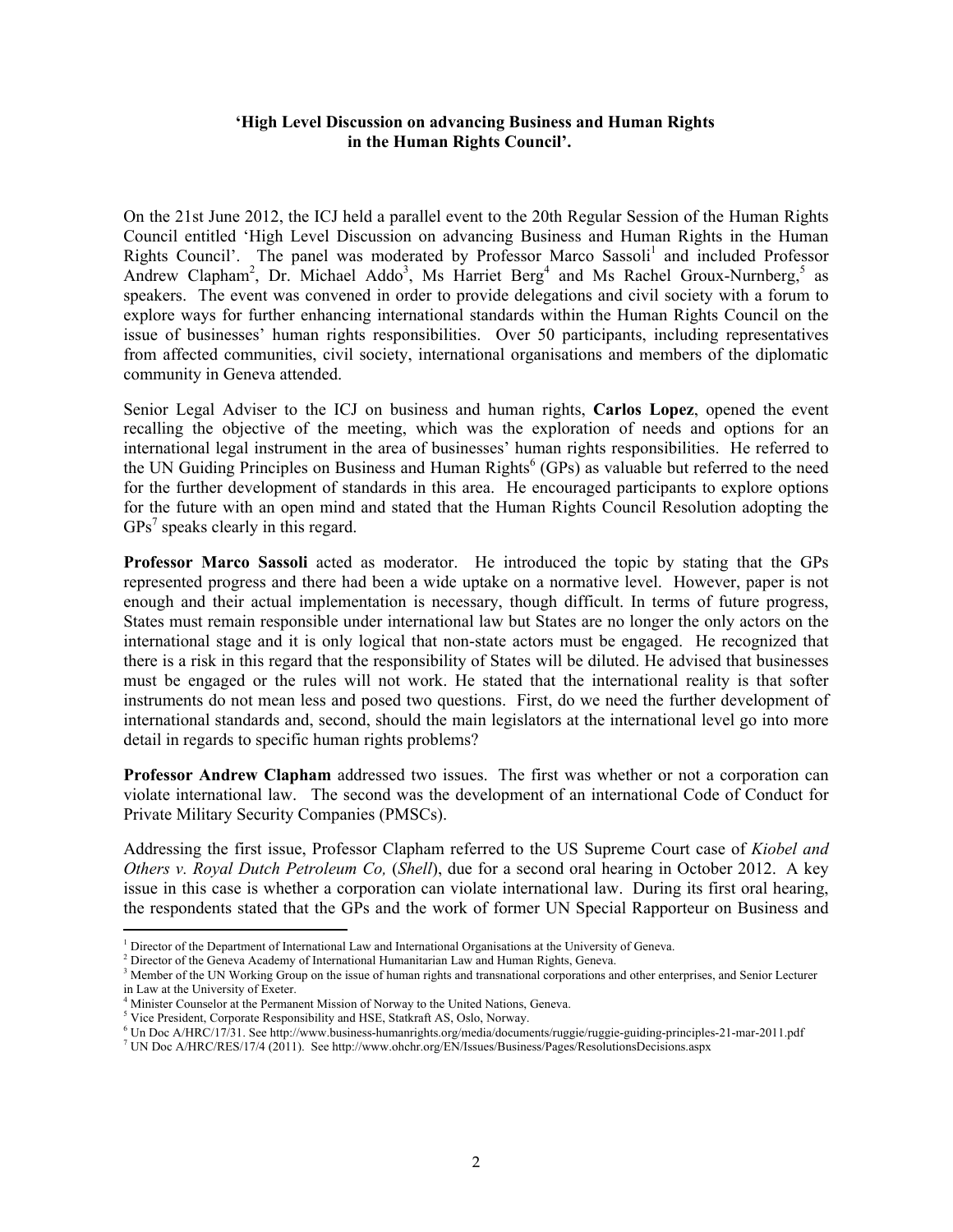Human Rights, John Ruggie, suggested corporations could not violate international law. Shell quoted a sentence from a 2007 report by Ruggie: "it does not seem that the international human rights instruments discussed here currently impose direct legal responsibilities on corporations."<sup>8</sup> John Ruggie, however, submitted an amicus brief in June  $2012^9$  stating that the above quote misrepresented his position because the sentence was taken out of context and did not refer to the rest of his conclusions on this subject. In his 2007 report, the former Special Rapporteur in fact had recognised that there may be corporate liability under international law for gross human rights abuses, including international crimes, such as genocide, torture, slavery, and crimes against humanity $10$ .

Professor Clapham interpreted this submission by Ruggie to the US Supreme Court as a statement that "international law does bind a corporation".

Professor Clapham then asked what obligations do companies have besides the obligation not to commit genocide, torture, slavery, and crimes against humanity? The GPs outline the expectation that all companies should respect all human rights but there is a need for more clarity about what human rights need to be respected and about what obligations corporations would be prepared to sign up to. He gave the example of the International Code of Conduct for Private Military and Security Companies (PMSCs), which is in the process of being drafted. With its focus on a sectoral approach, it has been possible to come up with 70 articles that go into far more detail than the Universal Declaration of Human Rights. Over 400 companies have signed the Code of Conduct. In developing this Code, the biggest challenge posed is its implementation.

A steering committee has made three proposals with regard to the implementation of the Code. The first is registration or certification. If a company signs the document they have to have a certificate. However, there must be procedures, training, vetting, registration and certification to ensure this works. How you do that is still unclear.

Second, there should be effective monitoring. PMSCs are likely to be operating in a dangerous environment. They will be difficult to monitor and the monitors will need their own security, raising further questions. Monitoring will be exceptional but the prospect that they could be monitored will contribute to the process.

The third proposal regarding implementation of the PMSC Code of Conduct is a third party grievance oversight mechanism. This mechanism would oversee complaints, which in turn could trigger the need to monitor, report, and ultimately deprive companies of their certificate where there are violations. The starting point would be the premise that a corporation has an obligation, they know what it is, they sign up to it and therefore can ultimately be held accountable. Reparations for victims would also be available.

**Dr. Michael Addo** made clear that he was not delivering an official statement from the UN Working Group on the issue of human rights and transnational corporations and other business enterprises (WG). He addressed the room as a member of the WG but also as a human rights lawyer and academic. He stated that the GPs were a basis for exploring future opportunities on the development

 $\overline{a}$ 

<sup>8</sup> Special Representative of the U.N. Secretary-General on the Issue of Human Rights and Transnational Corporations and Other Business Enterprises, *Report of the Special Representative of the Secretary-General on the Issue of Human Rights and Transnational Corporations and Other Business Enterprises: Business and Human Rights: Mapping International Standards of Responsibility and Accountability for Corporate Acts*, U.N. Doc. A/HRC/4/35 (Feb. 19, 2007) at 44. This sentence was quoted in the Brief for Respondents, *Kiobel v. Royal Dutch Petroleum Co.*, No. 10-1491 (U.S. Jan. 27, 2012), at 28. *See also* Transcript of Oral Argument at 49:7-15, *Kiobel v. Royal Dutch Petroleum Co.*, No. 10-1491 (U.S. Feb. 28, 2012). Respondents argued that this statement supports the conclusion that "international-law sources on the specific offenses at issue refute corporate responsibility."<br><sup>9</sup> http://shiftproject.org/sites/default/files/No. 10-1491 ac UN Special Representative.pdf<br><sup>10</sup> The 2007 report by Buscial Representative.pdf

<sup>10</sup> The 2007 report by Ruggie concluded that "the most consequential legal development" in the "business and human rights constellation" is "the gradual extension of liability to companies for international crimes, under domestic jurisdictions but reflecting international standards," *Supra* 8, at 84.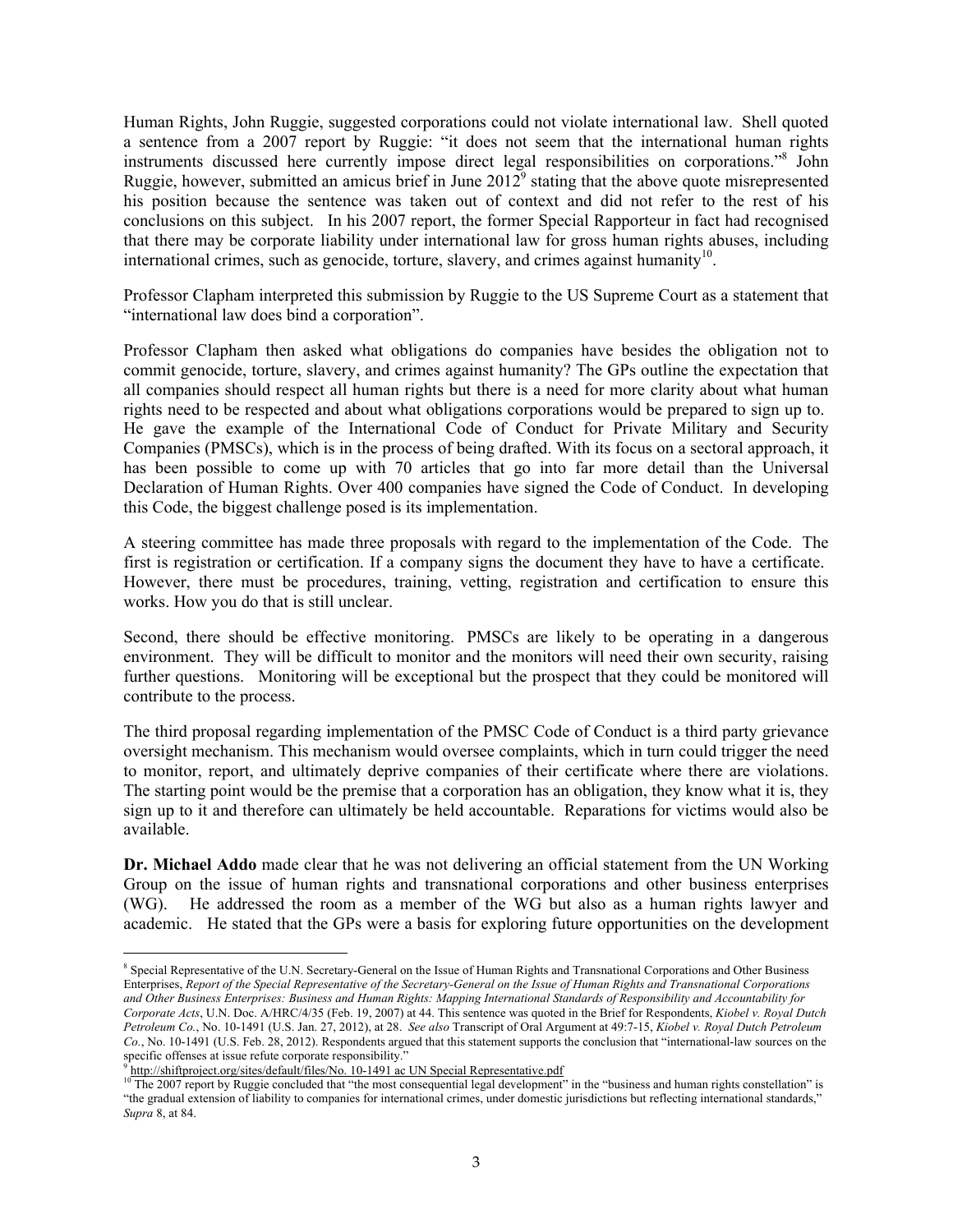of standards. He cautioned against focusing on one pillar of the Respect, Protect and Remedy framework of the GPs; the three pillars should be handled in an integrated way and any examination of remedies should be in the context of the State duty to protect and respect.

Looking back at the Ruggie process, particularly the follow up to his mandate, the former Special Rapporteur made it very clear that whoever or whatever replaces him should consider *inter alia* the challenges posed by a patchwork of standards and should consider a voluntary fund, which the Working Group is interested in exploring. Looking at international crimes in particular, the WG agree that there is a need to look forward. In the preamble to the resolution establishing the WG's mandate, the Human Rights Council did contemplate looking forward in terms of exploring options and making recommendations. There is no prohibition and no reason to consider that looking forward is precluded. However, if there is room for going forward, what is the framework for this?

Dr Addo answered by proposing two core principles. The first is evidence. The second is integrity. One of the legacies of John Ruggie is to draw conclusions using evidence. He commissioned wide research, consultations, studies and pilot projects to keep providing evidence. He piloted effective company grievance mechanisms, tried to clarify issues such as complicity, surveyed treaties and considered the issue of extraterritorial jurisdiction. Any substantial changes must be couched in the process with integrity. Ruggie was good at multi-stakeholder consultations and this should continue. A shared understanding will lead to a stable mechanism of change.

Dr Addo then asked is there a need for an international instrument? He referred to the following statement of the ICJ: 'the GPs do not themselves constitute a legally binding instrument, which necessarily limits their normative force'. In response, he stated that nobody would dispute that the GPs are soft law. But there is no basis for foreclosing future action and the WG is fully aware of this. He stated that the fact that the GPs are soft law is not a good enough reason to justify the need for a hard law document. If the process is to move forward, Dr Addo stated that he wants demonstrable evidence as to the propriety of the approach and the integrity of the process to achieve this.

He affirmed that the entire basis of the work of the WG is to carry the mandate forward but it is important that a number of specific projects are identified in this regard. The WG is particularly interested in identifying and closing gaps in effective remedies. The mandate of the WG is to identify and share good practice. It is expecting to have a number of regional consultations, depending on funding, where it will look at issues that are specific to those regions. The members of the WG are looking forward to taking stock, sharing good practice and seeking to fill gaps at their annual forum.

**Harriet Berg** stated that she was looking at this issue as a representative of Norway and from her own experience in a global telecommunications company. She underlined that a lot had changed since the discussion on CSR started in the 1990s. Expectations have become clearer with the GPs. Company owners and financial institutions are more aware of these expectations. The GPs have normalised an issue that was previously foreign. Companies do discuss the GPs when they meet at an international level.

"The Ruggie process" was credible and relevant because of its extensive dialogue and its incremental progress combined with an extensive and open dialogue. Ms Berg stated that the process had great backing and did not just refer to existing standards but also raised standards. At the same time, many challenges remain. There is a need to make sure CSR makes business sense. There must be a comprehensive and coherent set of incentives in the market.

The fact that "the Ruggie process" was global was important. Companies are eager to see predictability and a level playing field when they go into new fields. If they don't see this they will be hesitant to take up new standards. She affirmed Norway's support for the strategy of the Working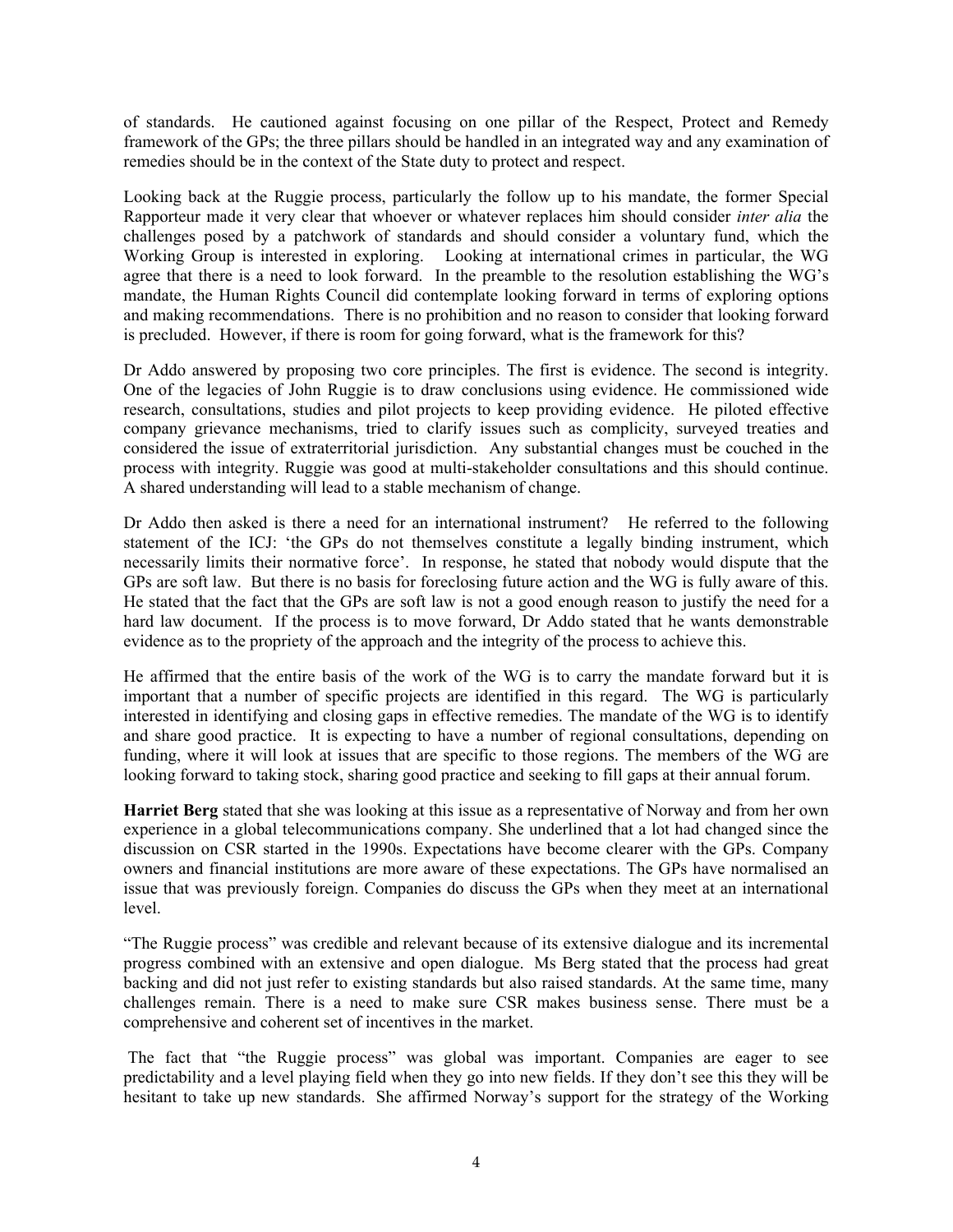Group to focus on implementation of the GPs but stated that 'we are not where we should be' when it comes to realities on the ground. There is a need to further develop an incentive structure that has to be comprehensible and coherent with the involvement of all stakeholders.

Ms Berg stated that when it comes to governments, they must communicate clearly what is expected of business. There is a need for a unified front across ministries, export credit agencies and other government agencies. Guidelines are needed for different sectors. There is a need to build on the GPs as a great tool and a great basis. Possible future work should be based on identified governance gaps that are not covered by the GPs or national or international law. There is however a need to confirm that the GPs are not working before entering further discussions on the need for international binding regulations. Diplomats are eager to see cross regional consensus. They want to know that when negotiations start there is a real possibility of success. There is also a need to make sure new standards are raising standards and not lowering them. She expressed her appreciation for the engagement of all participants and stated her belief that the current discussions can lead to progress.

**Rachel Groux-Nurnberg**, speaking in her personal capacity, stated that her company, which has operations in many countries in all regions, is committed to work in a sustainable and responsible manner but that the implementation of human rights can be challenging, as pointed out by the first report of the WG.

Businesses need clarity. The question for her is whether there is a need for an international instrument or whether softer instruments are better. This question should also be looked at in terms of a level playing field and predictability. In discussions between other companies at home and abroad about whether we need an international convention, the question of predictability and level playing field comes up all the time. Regional instruments are useful if they build on something more global.

However, even with an international instrument, her reality is that when project managers come to her looking for human rights guidance, tools such as checklists or instruments like the Code of Conduct for PMSCs are very useful since they are more concrete.

Ms Groux-Nurnberg stated that she cannot answer an engineer seeking guidance by saying 'here is the UDHR, the two main human rights Covenants, the ILO Core Conventions, the principles of the Global Compact, the GPs, other regional guidelines and good luck with their implementation'. What is needed is more specific guidance on how to respect human rights in everyday activities that would provide people on the ground with concrete tools. She stated: "We need an IKEA manual on how to implement standards. We need tools to facilitate the implementation of the GPs." Businesses want to engage with the debate and provide feedback. Sector guidance such as the European Commission's sectoral papers on oil and gas can be useful. But it is important not just to focus exclusively on different sectors. A crosscutting approach is necessary since some of the human rights issues covered are relevant for more than one sector.

The issue of integration of human rights into a company's value chain and day-to-day activities is very important. She did not see the creation of ad-hoc processes as the most efficient way to implement human rights. Good practice must be fully embedded in a company's daily work. She also believed that existing processes covering human rights should be acknowledged and be linked under the human rights umbrella: for example, building on health and safety best practices. Avoiding duplication is very important: if you sit with several instruments, how to compare them and understand their possibly small differences in wording can be difficult, especially for non-experts.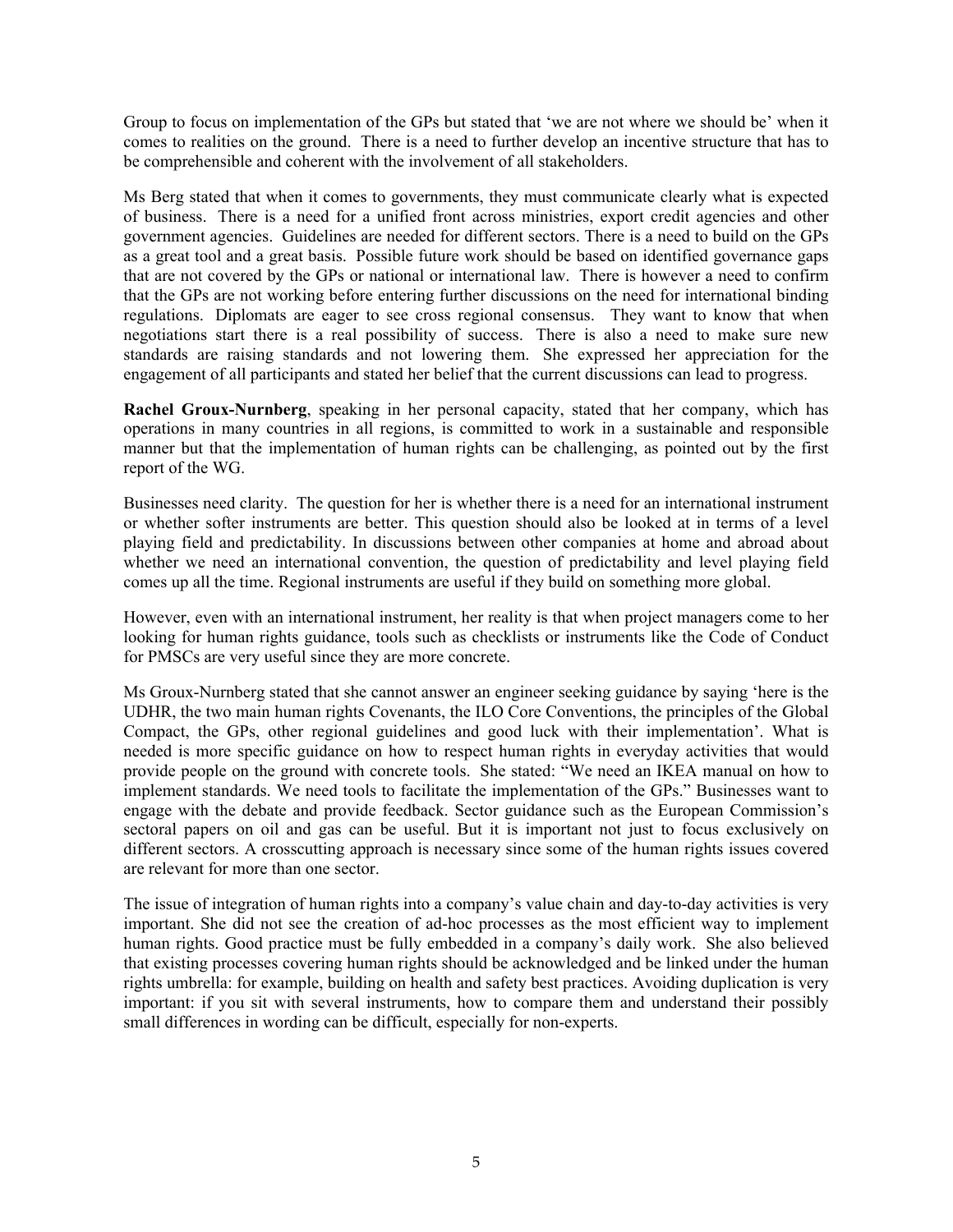In relation to the first report of the  $WG<sub>1</sub><sup>11</sup>$  she welcomed the idea of developing performance indicators. A large number of companies report according to the Global Reporting Initiative and she wondered if the concept of human rights indicators needed to be revisited, especially in the area of human rights assessment and management, in light of the adoption of the GPs. Financial institutions have tremendous influence and should be used as a channel to promote the implementation of the GPs. In relation to the development of a new international instrument, building on GPs and having the voice of business heard is very important.

#### **Interventions/ questions & answers**

Representatives from some affected communities described how companies negatively affect their rights. In Guatemala, consultation with indigenous communities is not happening in accordance with ILO Convention 169 and there are continuing violations of the right to life, physical integrity, the environment, social cohesion and community networks. It was stated that the GPs are not known, States are not complying with their duty to regulate companies and the GPs are too limited for the protection required. Stronger and binding mechanisms were called for. A representative from South Africa asked what is the added value of the non-binding GPs if non-binding codes of conduct already exist? Michael Addo responded by stating that the GPs lead to a coherence of policy and standards. He stated that codes of conducts are very good, particularly if they can be adjusted to align with the GPs. The purpose of the implementation of the GPs was to try and address impacted communities, to encourage them to use the GPs and to educate companies to adopt them. He affirmed that Governments have responsibilities too and that the Working Group is very aware of the needs of indigenous communities, in particular.

In response to a question on whether environmental destruction by a company can be a violation of customary international law, Andrew Clapham stated that an attack on the environment could be an international crime but it must occur in a particular context. For example, it could happen in the context of armed conflict where the destruction rose to the level of depriving communities of their means of subsistence. A company could commit an international crime where there was genocidal intent. Marco Sassoli cautioned that international criminal law does not always provide the answer. For an international crime, *mens rea* needs to be proved and, usually, a company does not aim to destroy the environment in such a way that it would fall within the restrictive prohibitions under International Humanitarian Law.

In response to a question on how investment tribunals could be used as a way of providing a forum for victims of human rights, Andrew Clapham referred to the need to include human rights clauses in contracts between States and companies with an explicit reference to arbitration. Michael Addo stated that the purpose of an investment agreement is largely for the protection of the rights of investors. However, the Conference of Trade and Development has debated the inclusion of standards at length and a new model investment agreement incorporates elements suggested by John Ruggie, consistent with the GPs, with a new clause on investor responsibilities. Since the last round of Doha negotiations, this model is online and comments are welcome. Professor Sassoli stated in this regard that civil remedies are important and human rights should be incorporated into company contracts to give rise to this form of liability. For example, countries should enact legislation stating that a State body cannot hire, allow or license a company to work, if it is not following its commitments under the International Code of Conduct for PMSCs.

Codes of conduct were, however, criticised from the floor as not providing the full answer because they do not provide for remedies and accountability. For example, decertification is not an adequate response where there are victims of human rights abuses. An examination of what needs to be

<sup>&</sup>lt;sup>11</sup> UN doc A/HRC/20/29. See http://www.ohchr.org/Documents/Issues/Business/A.HRC.20.29\_en.pdf